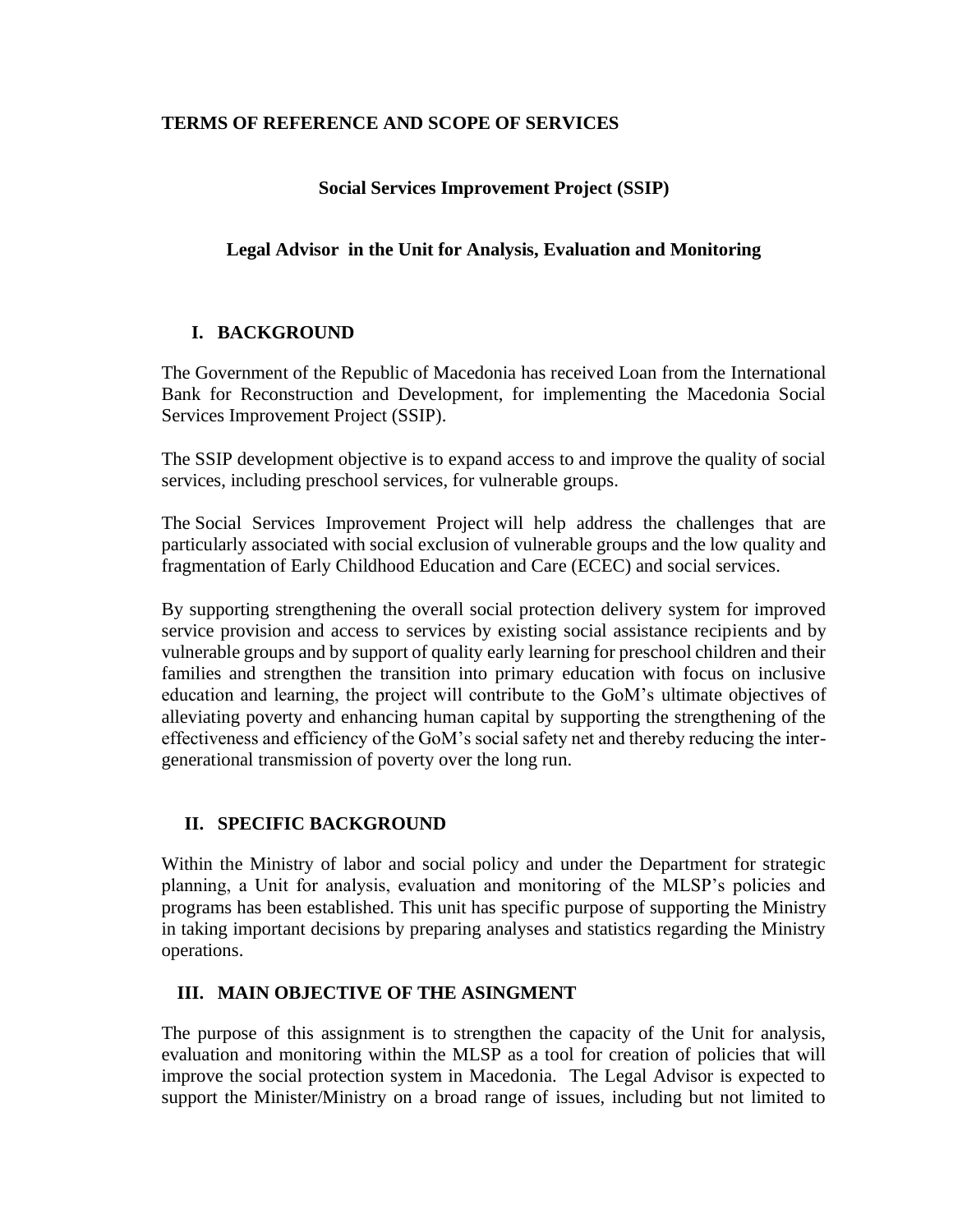taking the day to day legal responsibilities and providing legal advice that includes all the aspects of the analysis, investigation and drafting process. Тhe Consultant shall provide advice on different legal issues and assist in drafting legal law, by laws, opinions, memoranda and other legal documents related to the implementation of the SSIP Project, i.e related to the social services development and early childhood education and care activities implementation.

## **IV. SPECIFIC TASKS**

The Legal Advisor in the Unit for analysis, evaluation and monitoring should perform the following activities:

- 1. Conduct legal analysis and research on various legal matters;
- 2. Provide advice on different legal issues and assist in drafting legal law, by laws, opinions, memoranda and other legal documents;
- 3. Provide advice on different legal issues and assist in drafting legal law, by laws, opinions, memoranda and other legal documents related to the implementation of the SSIP Project, i.e related to the social services development and early childhood education and care activities implementation.
- 4. Assist in reviewing the legal material and any other relevant documents and to identify the most important issues that need to be sorted out on a priority basis;
- 5. Draw up formalities regarding the settlement of disputes and monitor the implementation of the legal clauses;
- 6. Other legal tasks required for the Ministry's work.

## **V. REPORTING OBLIGATIONS**

The Consultant shall regularly debrief the Minister for labour and social policy, to the Head of Sector for Strategic planning, SSIP Project Director and SSIP Project Manager, on the progress in respect to the contract obligations performed.

# **VI. DATA, LOCAL SERVICES, PERSONNEL AND FACILITIES TO BE PROVIDED BY THE CLIENT**

The Consultant will be provided with suitable office space, appropriate equipment such as PC and printer.

Selection method and contract: The selection method is Individual Consultant Selection and the contract shall be Time based according to the World Bank Procurement Regulations for Investment Project Financing (IPF) Borrowers – Procurement in IPF of Goods, Works, Non‐Consulting and Consulting Services, (Regulations) issued in July 2016, revised November 2017., [www.worldbank.org.](http://www.worldbank.org/)

### **VII. EXPERIENCE AND QUALIFICATIONS**